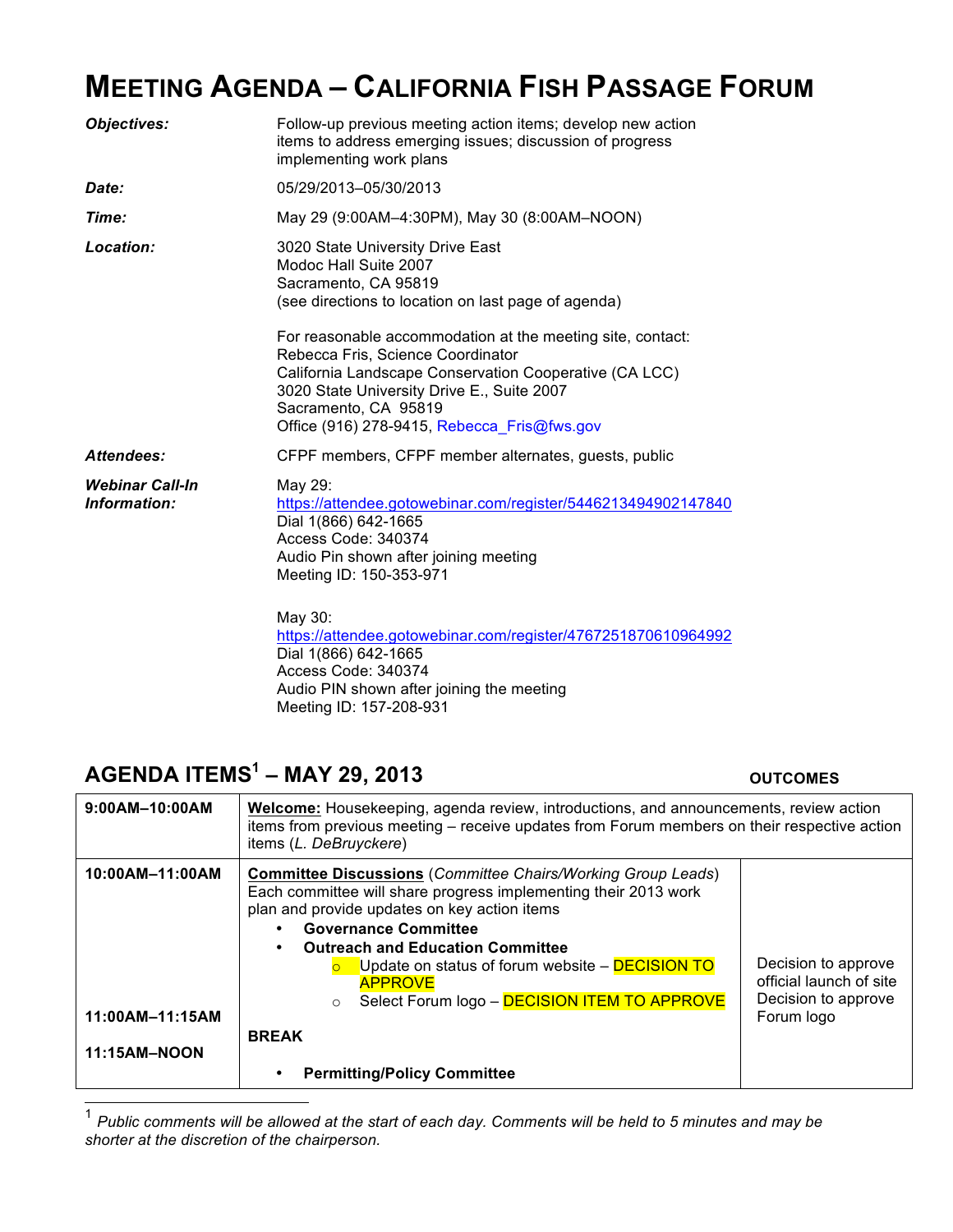|                    | <b>Prioritization Working Group</b><br>$\Omega$<br>Using APASS in project selection - options<br>for how the Forum could incorporate APASS<br>into 2014 project scoring and beyond<br>Update on APASS and beta testing results<br>٠<br>Key next steps<br><b>Engineering Working Group</b><br>$\circ$<br><b>Science and Data Committee</b>                        |                                                     |
|--------------------|------------------------------------------------------------------------------------------------------------------------------------------------------------------------------------------------------------------------------------------------------------------------------------------------------------------------------------------------------------------|-----------------------------------------------------|
| <b>NOON-1:00PM</b> | <b>LUNCH</b>                                                                                                                                                                                                                                                                                                                                                     |                                                     |
| 1:00PM-2:30PM      | <b>Committee Discussions (continued)</b>                                                                                                                                                                                                                                                                                                                         |                                                     |
| 2:30PM-3:30PM      | <b>Forum Administrative Issues</b><br>Strategic Framework - DECISION ITEM TO APPROVE<br>$\bullet$<br>Status of funding for coordinator<br>Guidance in providing materials before meetings and<br>$\bullet$<br>discussion of how the Forum will be managed based on the<br>results of legal counsel from CDFW<br>Forum endorsements (a recap of the process)<br>٠ | Decision to approve<br>Forum strategic<br>framework |
| 3:30PM-3:45PM      | <b>BREAK</b>                                                                                                                                                                                                                                                                                                                                                     |                                                     |
| 3:45PM-4:15PM      | <b>NFHP Funding</b> – the process the Forum will use to evaluate projects<br>for NFHP funding. Includes discussion of the timeline for NFHP 2014<br>USFWS grant funding.                                                                                                                                                                                         |                                                     |
| 4:15PM-4:30PM      | Recap today's action items and decisions, discuss tomorrow's<br>agenda                                                                                                                                                                                                                                                                                           |                                                     |
| 4:30PM             | <b>Adjourn</b>                                                                                                                                                                                                                                                                                                                                                   |                                                     |

# **AGENDA ITEMS2 – MAY 30, 2013 OUTCOMES**

| 8:00AM-8:15AM     | Introductions and today's agenda                                                                                                                                                                                                                                                                                                                                                                                                                                                                                                                                                                                                                                                                                                                                                            |  |
|-------------------|---------------------------------------------------------------------------------------------------------------------------------------------------------------------------------------------------------------------------------------------------------------------------------------------------------------------------------------------------------------------------------------------------------------------------------------------------------------------------------------------------------------------------------------------------------------------------------------------------------------------------------------------------------------------------------------------------------------------------------------------------------------------------------------------|--|
| $8:15AM - 8:45AM$ | Permitting and Policy Committee - Forum members will engage in<br>a discussion about the Permitting and Policy Committee and gauge<br>interest in continuing this group as a standing committee as well as<br>proposing some options for how it might function in the future.                                                                                                                                                                                                                                                                                                                                                                                                                                                                                                               |  |
| 8:45AM-9:30AM     | California LCC - The California LCC will engage in a discussion with<br>Forum members about shared goals and opportunities to work<br>together in the future.                                                                                                                                                                                                                                                                                                                                                                                                                                                                                                                                                                                                                               |  |
| 9:30AM-9:45AM     | <b>BREAK</b>                                                                                                                                                                                                                                                                                                                                                                                                                                                                                                                                                                                                                                                                                                                                                                                |  |
| 9:45AM-11:00AM    | The Nature Conservancy's Salmon Snapshot Website - TNC is<br>developing a California Salmon Snapshots website that presents<br>salmon population numbers compared to NMFS recovery targets as<br>well as restoration summaries of each watershed. It's a collaborative<br>effort with DFW, NMFS and 50 other partners to create a big picture<br>look at California salmon status. They are using PAD data to report<br>out on barriers removed, etc. A representative from TNC would like to<br>inform the Forum about their effort, obtain permission to identify the<br>Forum on its website, and discuss restoration metrics data, how it is<br>being represented, and identifying the data. (Sally Liu, TNC<br>Conservation Scientist, Lisa Hulette, Director, Salmon Initiative, TNC) |  |
| 11:00AM-11:45AM   | The Pros and Cons of the Forum Creating a 501 $\odot$ 3 Structure (L.                                                                                                                                                                                                                                                                                                                                                                                                                                                                                                                                                                                                                                                                                                                       |  |

 <sup>2</sup> *Public comments will be allowed at the start of each day. Comments will be held to 5 minutes and may be shorter at the discretion of the chairperson.*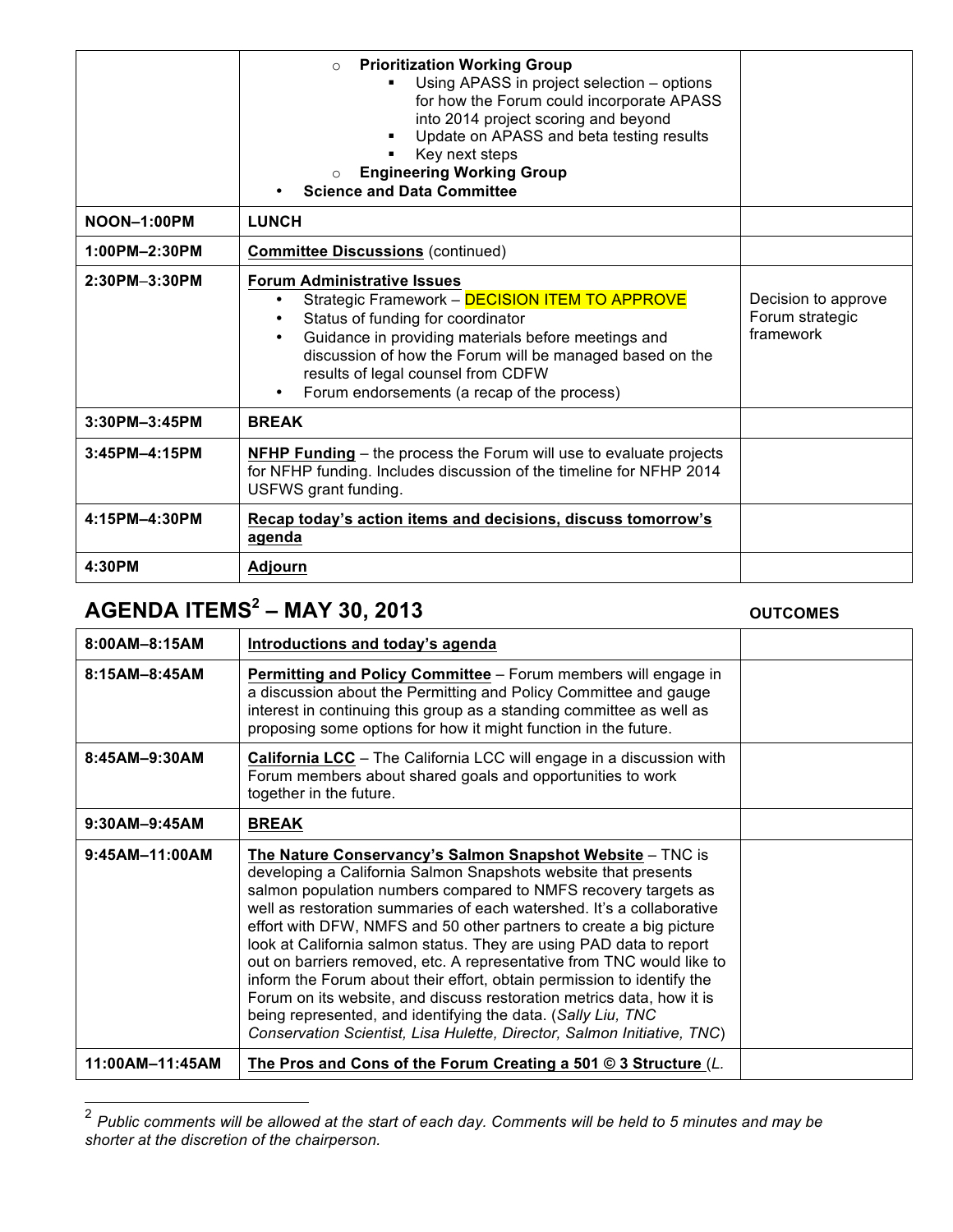|              | DeBruyckere)                                                                |  |
|--------------|-----------------------------------------------------------------------------|--|
| 11:45AM-NOON | Recap action items and decisions, and set next meeting date and<br>location |  |
| <b>NOON</b>  | <b>ADJOURN</b>                                                              |  |

#### *Directions to the meeting location:*

### *From Points East:*

#### *Via I-80 (Auburn, Reno)*

- 1. Take I-80 west into the City of Sacramento.
- 2. At the split take Business 80 west. (Capitol City Freeway)
- 3. Proceed to the J Street exit and turn left onto J.
- 4. Take J Street approximately three miles through East Sacramento to the north entrance of campus.
- 5. Turn right into the north gate at the intersection of J Street and Carlson Drive.
- 6. On the right-hand side of the roadway is the Information Booth, where a campus directory and further assistance is available.

#### *Via Highway 50 (Folsom, South Lake Tahoe)*

- 1. Take Highway 50 west into the City of Sacramento
- 2. Follow signs to the University exit.
- 3. Proceed to the Howe Ave/Power Inn Road Exit and drive straight through the intersection onto College Town Dr.
- 4. Take College Town Dr. approximately .5 miles to the south entrance of Sacramento State.
- 5. Proceed through the third stop light at State University Dr.
- 6. Just past the intersection, on the right-hand side of the roadway is an information booth where a campus directory and further assistance is available.

#### *From Points South:*

#### *Via I-5 (Stockton, Los Angeles)*

- 1. Take I-5 north into the City of Sacramento
- 2. Follow signs to the Highway 50 east exit.
- 3. Merge onto Highway 50 and proceed east to the Howe Ave/Power Inn Road exit.
- 4. Stay to the far right while exiting Highway 50 and take the California State University Sacramento exit to the right.
- 5. At the stop light, turn left on College Town Drive.
- 6. Proceed through the second stop light at State University Dr.
- 7. Just past the intersection, on the right-hand side of the roadway is an information booth where a campus directory and further assistance is available.

### **From Points North:**

#### *Via I-5 (Woodland, Redding, Sacramento International Airport)*

- 1. Take I-5 south into the City of Sacramento
- 2. Follow signs to the Highway 50 east exit.
- 3. Merge onto Highway 50 and proceed east to the Howe Ave/Power Inn Road exit.
- 4. Stay to the far right while exiting Highway 50 and take the California State University Sacramento exit to the right.
- 5. At the stop light, turn left on College Town Drive.